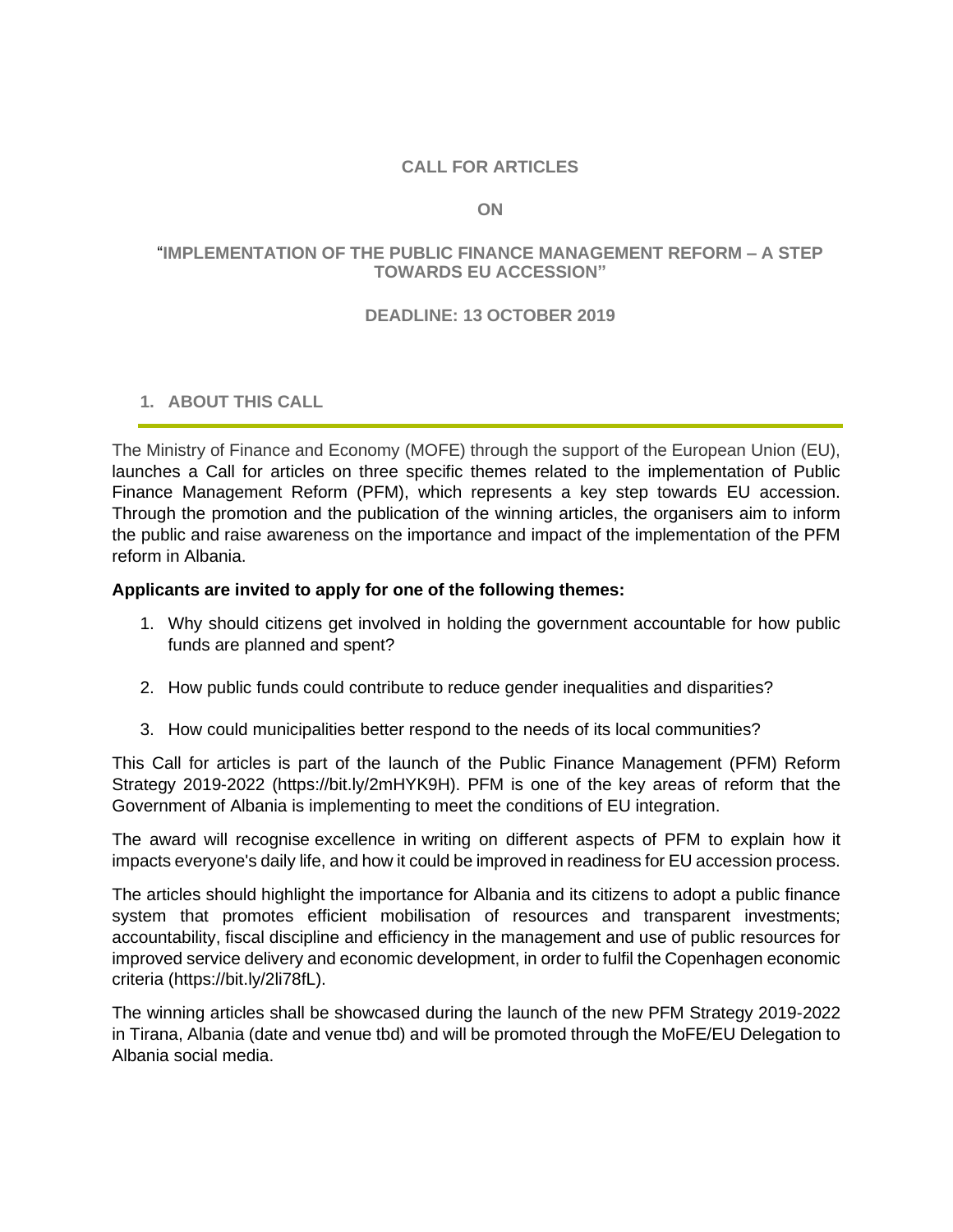## **Deadline for Call: 13 October 2019 by 24h00, Albania local time.**

Send the filled-in standard application form (link to application form) with your data and your article as an attachment via the email address: tapfmalbania@gmail.com, with the subject: "*Article on PFM reform, theme 1 (2 or 3)*" depending on which theme you have selected for your contribution. All articles must be submitted no later than 13 October 2019, 24h00. Personal data shall be observed based on the Law 9887, 10.03.2008, for the protection of personal data in Albania.

### **2. AWARDS**

The best articles (one article for each theme) will be awarded 800.00 EURO (*eight hundred Euro*) each.

## **3. PARTICIPANTS**

The participants must be the authors and holders of the copyright of their work. The call is open to all nationalities eligible under IPA II (CIR- Article 10)<sup>1</sup>. Albanian journalists, researchers, young graduates, students, public servants and civil society organisations in Albania, are encouraged to participate.

## **4. ELIGIBILITY CRITERIA**

The content of the article shall be relevant to the selected theme.

Applicants are allowed to apply only for one of the three themes, and only one article per applicant may be submitted.

Articles must be original and must not have been published before.

Any plagiarism will mean the applicant(s) is automatically disqualified.

## **Author(s)**

Submitted articles can have one or several authors.

#### **Language requirements**

<sup>&</sup>lt;sup>1</sup> Beneficiaries listed in the Annex I of the IPA II: Albania, Bosnia and Herzegovina, Iceland, Kosovo , Montenegro, Serbia, Turkey, Northern Macedonia;

EU Member States: Austria, Belgium, Bulgaria, Czech Republic, Croatia, Cyprus, Denmark, Estonia, Finland, France, Germany, Greece, Hungary, Ireland, Italy, Latvia, Lithuania, Luxembourg, Malta, Netherlands, Poland, Portugal, Romania, Slovakia, Slovenia, Spain, Sweden, United Kingdom;

European Economic Area (not already listed above): Iceland, Lichtenstein, Norway;

Partner countries and territories covered by ENI Instrument: (annex I of ENI Instrument): Algeria, Armenia, Azerbaijan, Belarus, Egypt, Georgia, Israel, Jordan, Lebanon, Libya, the Republic of Moldova, Morocco, occupied Palestinian territory (oPt), Syria, Tunisia, Ukraine;

Countries for which reciprocal access to external assistance is established by the Commission.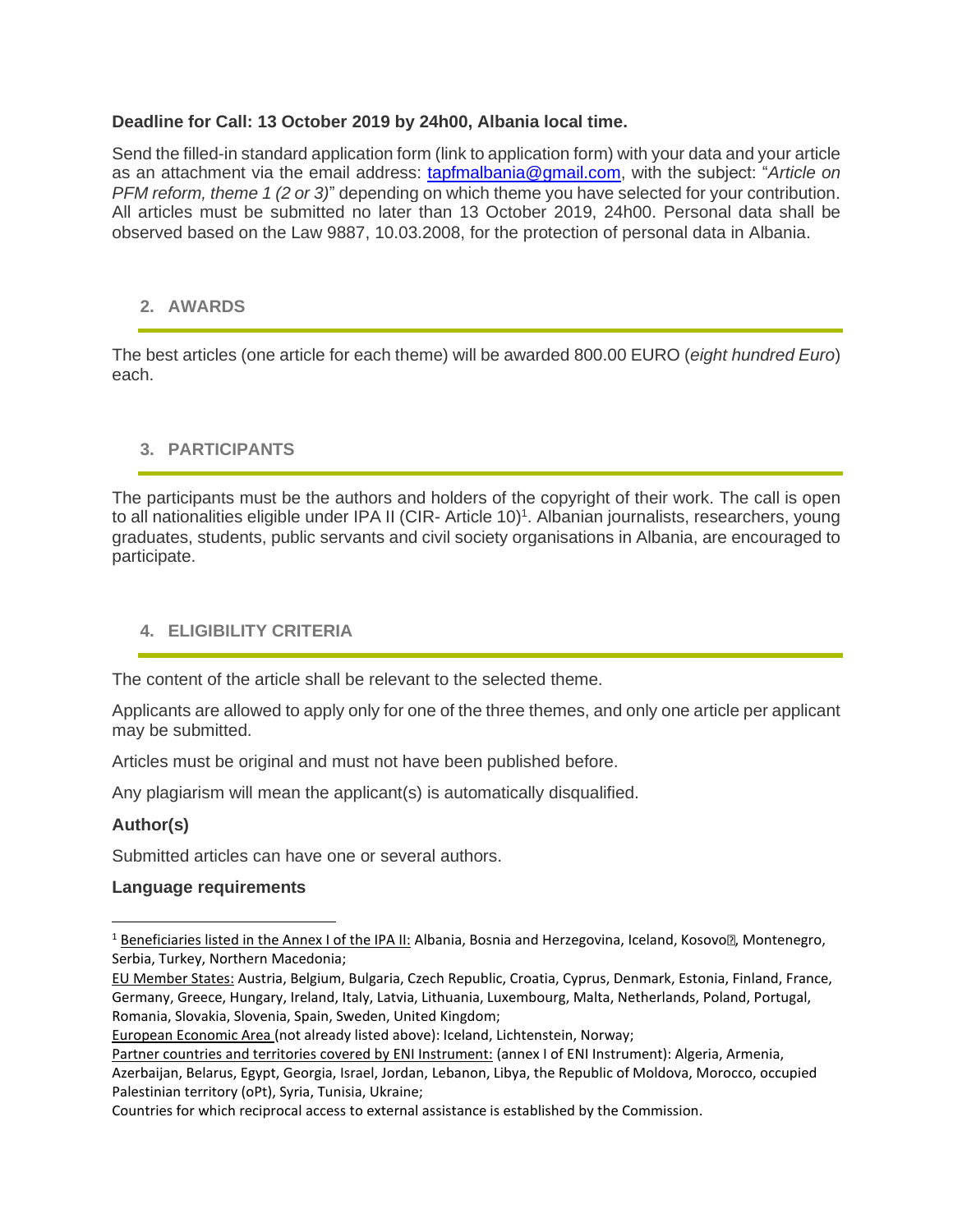Entries are accepted in Albanian language only.

## **Length**

For all the applications, the length limit is 2 000 words, times New Roman, 12 points.

### **Plagiarism**

Plagiarism, which includes the unauthorised use of the language and ideas of another author and the representation of them as one's own, will result in disqualification. Retrospective discovery of plagiarism will result in revocation of the award of the winner(s).

### **Other conditions**

The Award Secretariat reserves the right to disqualify any entry that contains misleading, libellous or vulgar content, or that contains any material that could constitute or encourage conduct which would be considered a criminal offence, give rise to civil liability, or otherwise violate any national or international law.

# **5. EVALUATION CRITERIA**

Relevance of the article's content to the challenges, achievements and suggestions for improvement of the public finance management for the economic and social development of Albania will be the main criterion. A zero score in the relevance area will disqualify the entry.

The evaluation will be based on the following criteria and points system. Six entries with the highest score for each theme will be submitted to the Jury for final evaluation:

- 1. **30 points: Relevance to the contest topic** the article covers the importance of the implementation of the Public Finance Management reform, depending on the theme selected: **(1)** the issue of citizens involvement and holding the government accountable for planning how public funds are spent**; (2)** how public funds could contribute to reduce gender inequalities and disparities? or **(3)** how could municipalities better respond to the needs of its local communities? For further contextual information, please see the European Commission Report for Albania (https://bit.ly/2JOg6w2) and the PFM Strategy 2019-2022 [\(https://bit.ly/2Y2RXJ1\)](https://bit.ly/2Y2RXJ1).
- 2. **30 points: Article accuracy** the article is well evidence-based on a variety of sources. It is accurate, factual, supported by evidence and well-reasoned.
- 3. **20 points: Writing style** the article structure, clarity of language, original approach to the theme, with thoughtful analysis, maintains the reader's interest.
- 4. **10 points: Added value** it covers the theme with social importance, it brings to light an issue that is important for the development of Albania, it contributes to raising awareness about the economic transformation of Albania in its EU accession path, provides an original and/or innovative perspective, and/or brings a clear analytical perspective on a significant subject.
- 5. **10 points: Language** the author needs to use a clear, simple and easily understandable language for all citizens that is free from technical terminology or jargon. The article shall also be evaluated for the correct use of Albanian language.

## **6. PRE-SELECTION AND SELECTION**